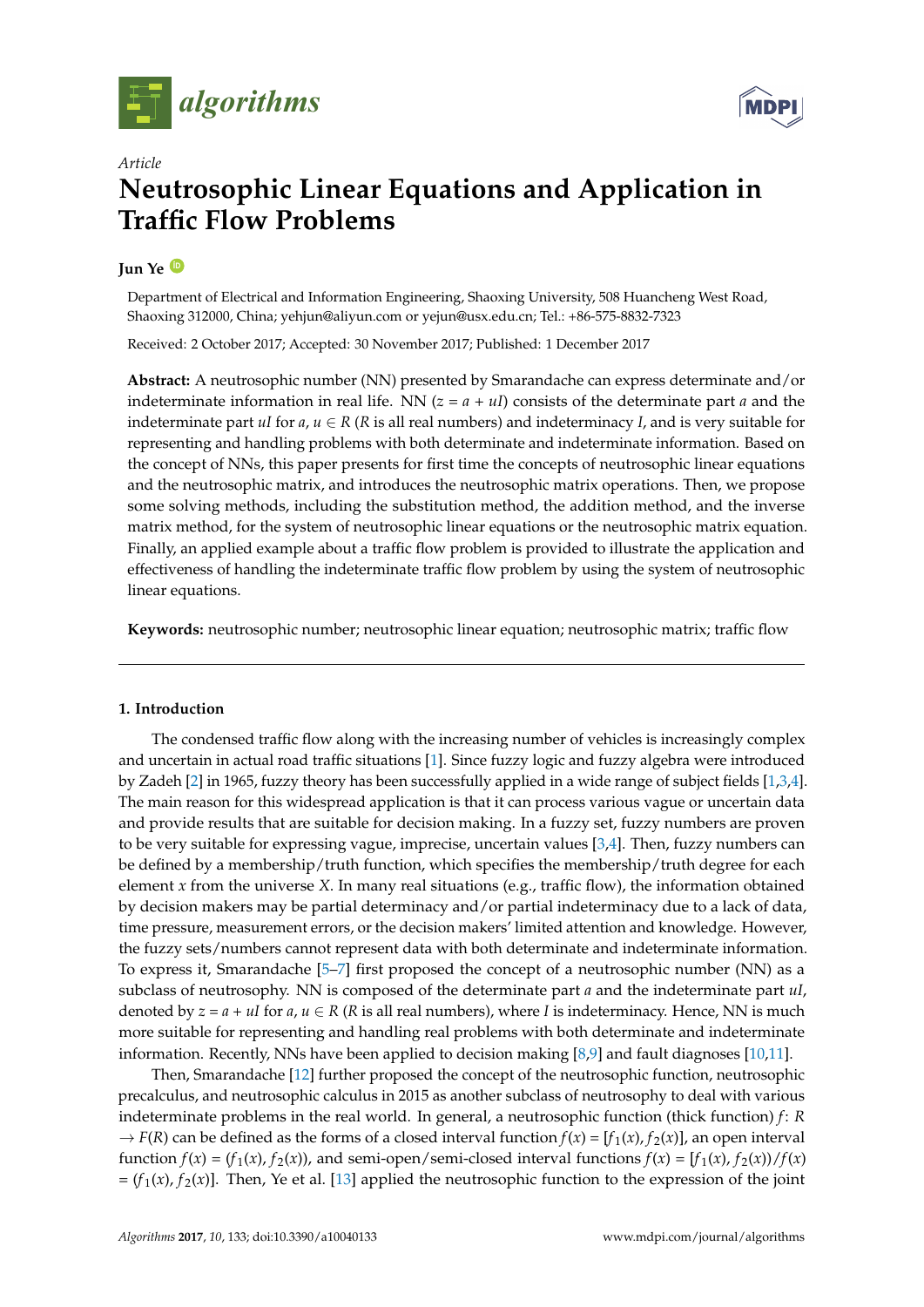roughness coefficient (JRC) and the shear strength in rock mechanics. However, the neutrosophic functions introduced in [\[12,](#page-9-6)[13\]](#page-9-7) are interval functions (thick function), but they cannot express and handle actual problems containing NN information. Furthermore, NNs were also applied to expressions and analyses of rock joint roughness coefficient in rock mechanics [\[14–](#page-9-8)[16\]](#page-9-9). Further, Ye [\[17\]](#page-9-10) put forth an NN linear programming method to obtain optimal solutions of NN linear programming problems under NN environments. Unfortunately, there is no study on neutrosophic linear equations and their solution methods in the currently existing literature. It is obvious that existing fuzzy sets/numbers cannot express neutrosophic linear equations with both determinate and indeterminate information (NNs).

In this paper, based on NNs we propose for the first time the new concepts of neutrosophic linear equations and the neutrosophic matrix, and the solving methods of the system of neutrosophic linear equations by using the substitution method, the addition method, and the inverse matrix method. To do so, the rest of this paper is organized as follows. Section [2](#page-1-0) describes some basic concepts and operational laws of NNs. In Section [3,](#page-2-0) we propose some new concepts in neutrosophic linear equations and neutrosophic matrices and introduce some neutrosophic matrix operations. Section [4](#page-3-0) introduces the solving methods of the system of neutrosophic linear equations or the neutrosophic matrix equation by using the substitution, addition, and inverse matrix methods. In Section [5,](#page-6-0) an applied example about a traffic flow problem is provided to illustrate the application and effectiveness of handling the indeterminate traffic flow problem by means of a system of neutrosophic linear equations. Section [6](#page-8-4) contains some conclusions and further research.

#### <span id="page-1-0"></span>**2. Neutrosophic Numbers and Their Operational Laws**

Smarandache [\[5](#page-9-0)[–7\]](#page-9-1) presented an NN concept which is composed of the determinate part *a* and the indeterminate part *uI*, and is denoted by  $z = a + uI$  for  $a, u \in R$  (*R* is all real numbers), where *I* is indeterminacy.

For example, if an NN is  $z = 3 + 2I$  for  $I \in [0, 0.2]$ , it is equivalent to  $z \in [3, 3.4]$ , which means that its determinate part is 3 and its indeterminate part is  $2*I* = [0, 0.4]$  for the indeterminacy  *and* the possibility for the number "*z*" is within the interval [3, 3.4], and then for  $I \in [0.1, 0.3]$ , the possible value of *z* is within the interval [3.2, 3.6]. As another example, the possible value of the fraction 5/3 is within the interval [1.66, 1.67], which can be expressed as the neutrosophic number *z* = 1.66 + 0.01*I* for  $I \in [0, 1].$ 

It is obvious that an NN  $z = a + uI$  is equivalent to a changeable interval number  $z = [a + u \cdot \text{inf}I]$ , *a* + *u*·sup*I*] for *a*, *u* ∈ *R* and *I* ∈ [inf*I,* sup*I*] (possible changeable range of indeterminacy)*.* In special cases, *z* can be expressed as the indeterminate part  $z = uI$  if  $a = 0$  for the worst scenario; while *z* can also be expressed as the determinate part  $z = a$  if  $uI = 0$  for the best scenario.

For two NNs  $z_1 = a_1 + u_1 I$  and  $z_2 = a_2 + u_2 I$  for  $a_1, u_1, a_2, u_2 \in R$ , their basic operational laws for *I* ∈ [inf*I,* sup*I*] are defined as follows [\[17\]](#page-9-10):

$$
(1) \quad z_1 + z_2 = a_1 + a_2 + (u_1 + u_2)I = [a_1 + a_2 + u_1 \text{inf} I + u_2 \text{inf} I, a_1 + a_2 + u_1 \text{sup} I + u_2 \text{sup} I];
$$

(2) 
$$
z_1 - z_2 = a_1 - a_2 + (u_1 - u_2)I = [a_1 - a_2 + u_1 \text{inf}I - u_2 \text{inf}I, a_1 - a_2 + u_1 \text{sup}I - u_2 \text{sup}I];
$$

$$
z_1 \times z_2 = a_1 a_2 + (a_1 u_2 + a_2 u_1)I + u_1 u_2 I^2
$$
\n(3)\n
$$
= \begin{bmatrix}\n\min \left( \frac{(a_1 + u_1 \inf I)(a_2 + u_2 \inf I), (a_1 + u_1 \inf I)(a_2 + u_2 \sup I), (a_1 + u_1 \sup I)(a_2 + u_2 \sup I), (a_1 + u_1 \sup I)(a_2 + u_2 \sup I), (a_1 + u_1 \sup I)(a_2 + u_2 \sup I), (a_1 + u_1 \inf I)(a_2 + u_2 \sup I), (a_1 + u_1 \inf I)(a_2 + u_2 \sup I), \\
\max \left( \frac{(a_1 + u_1 \sup I)(a_2 + u_2 \inf I), (a_1 + u_1 \sup I)(a_2 + u_2 \sup I), (a_1 + u_1 \sup I)(a_2 + u_2 \sup I), (a_1 + u_1 \sup I)(a_2 + u_2 \sup I), (a_1 + u_1 \sup I)(a_2 + u_2 \sup I), (a_1 + u_1 \sup I)(a_2 + u_2 \sup I), (a_1 + u_1 \sup I)(a_2 + u_2 \sup I), (a_1 + u_1 \sup I)(a_2 + u_2 \sup I), (a_1 + u_1 \sup I)(a_2 + u_2 \sup I), (a_1 + u_1 \sup I)(a_2 + u_2 \sup I), (a_1 + u_1 \sup I)(a_2 + u_2 \sup I), (a_1 + u_1 \sup I)(a_2 + u_2 \sup I), (a_1 + u_1 \sup I)(a_2 + u_2 \sup I), (a_1 + u_1 \sup I)(a_2 + u_2 \sup I), (a_1 + u_1 \sup I)(a_2 + u_2 \sup I), (a_1 + u_1 \sup I)(a_2 + u_2 \sup I), (a_1 + u_1 \sup I)(a_2 + u_2 \sup I), (a_1 + u_1 \sup I)(a_2 + u_2 \sup I)(a_2 + u_2 \sup I), (a_1 + u_1 \sup I)(a_2 + u_2 \sup I), (a_1 + u_1 \sup I)(a_2 + u_2 \sup I), (a_1 + u_1 \sup I)(a_2 + u_2 \sup I), (a_1 + u_1 \sup I)(a_2 + u_2 \sup I), (a
$$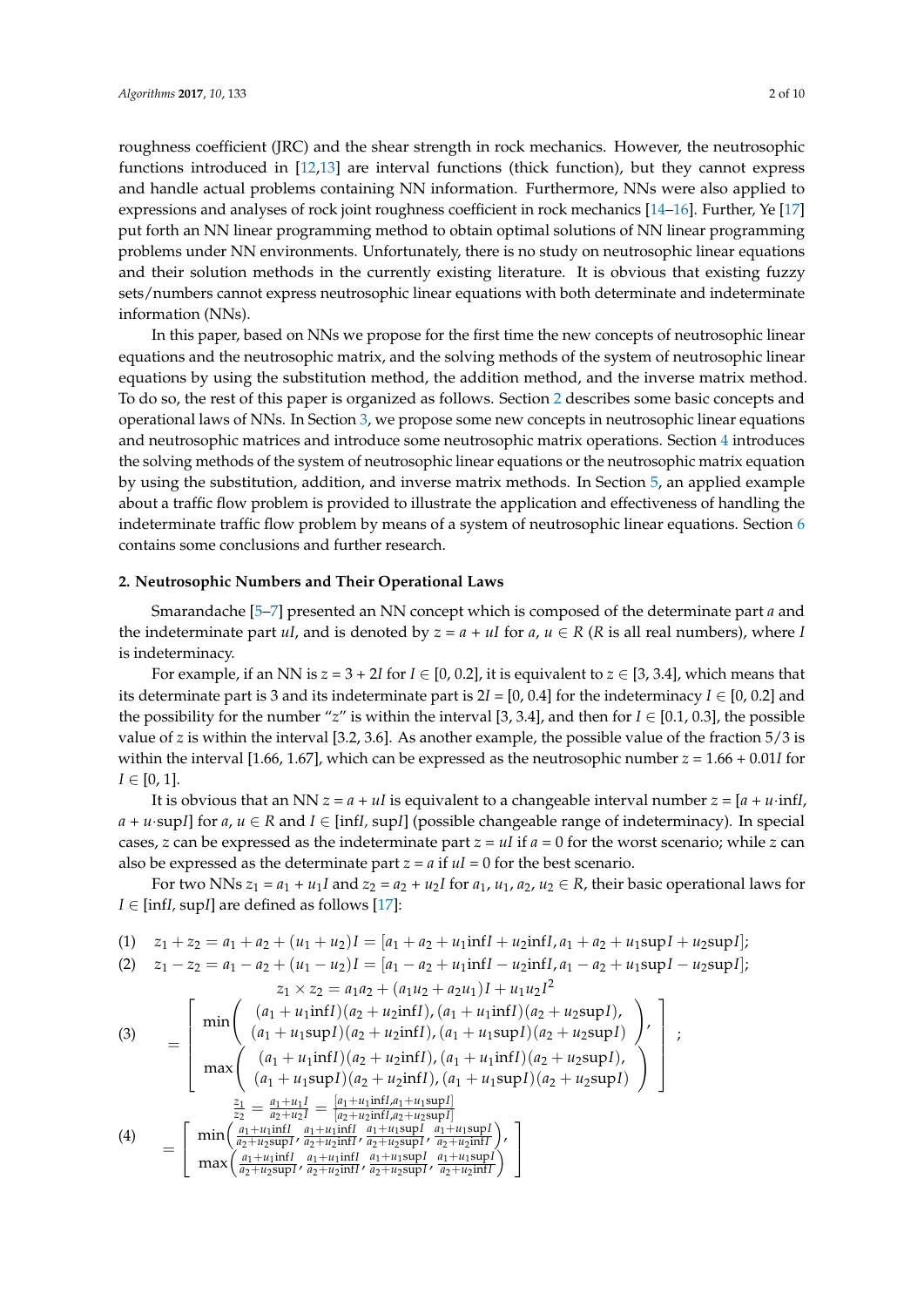## <span id="page-2-0"></span>**3. Neutrosophic Linear Equations and Neutrosophic Matrices**

*3.1. Neutrosophic Linear Equations*

**Definition 1.** A neutrosophic linear equation in n variables (unknowns)  $x_1, x_2, \ldots, x_n$  is defined as the *following form:*

$$
z_1 x_1 + z_2 x_2 + \ldots + z_n x_n = z \tag{1}
$$

*where z,*  $z_j \in Z$  *(j = 1, 2, ..., n) are the given real NNs and Z are all NNs.* 

For example, if the neutrosophic linear equation is  $2Ix_1 + 3x_2 = 6$  for  $I \in [1, 2]$ , then it indicates the indeterminate area between two lines  $2x_1 + 3x_2 = 6$  and  $4x_1 + 3x_2 = 6$ , which can be represented as one neutrosophic function [2, 4]  $x_1 + 3x_2 = 6$ , and then if the indeterminacy  $I \in [2, 4]$  is considered as a possible interval range, then the neutrosophic linear equation can be also described as the indeterminate area between two lines  $4x_1 + 3x_2 = 6$  and  $8x_1 + 3x_2 = 6$  and be represented as another neutrosophic function [4, 8]  $x_1 + 3x_2 = 6$ .

**Definition 2.** A system of m neutrosophic linear equations in n variables (unknowns)  $x_1, x_2, \ldots, x_n$  is defined *as a family of neutrosophic linear equations:*

$$
z_{11}x_1 + z_{12}x_2 + \dots + z_{1n}x_n = z_1
$$
  
\n
$$
z_{21}x_1 + z_{22}x_2 + \dots + z_{2n}x_n = z_2
$$
  
\n
$$
\vdots
$$
  
\n
$$
z_{m1}x_1 + z_{m2}x_2 + \dots + z_{mn}x_n = z_m
$$
  
\n(2)

For convenient expression, the above system can be written concisely as

$$
\sum_{j=1}^n z_{ij} x_j = z_i \text{ for } i = 1, 2, ..., m.
$$

**Definition 3.** *Let*

| $z_{11}$ | $z_{12}$ | $z_{1n}$ |  |
|----------|----------|----------|--|
| $z_{21}$ | $Z_{22}$ | $z_{2n}$ |  |
|          |          |          |  |
| $z_{m1}$ | $z_{m2}$ | $z_{mn}$ |  |

*which is called the neutrosophic coefficient matrix of the system, while*

| $Z_{11}$ | $z_{12}$ | $z_{1n}$ | $z_{1}$ |
|----------|----------|----------|---------|
| $Z_{21}$ | $z_{22}$ | $z_{2n}$ | Z7      |
|          |          |          |         |
| $z_{mn}$ | $z_{mn}$ | $z_{mn}$ | $z_m$   |

*is called the neutrosophic augmented matrix of the system.*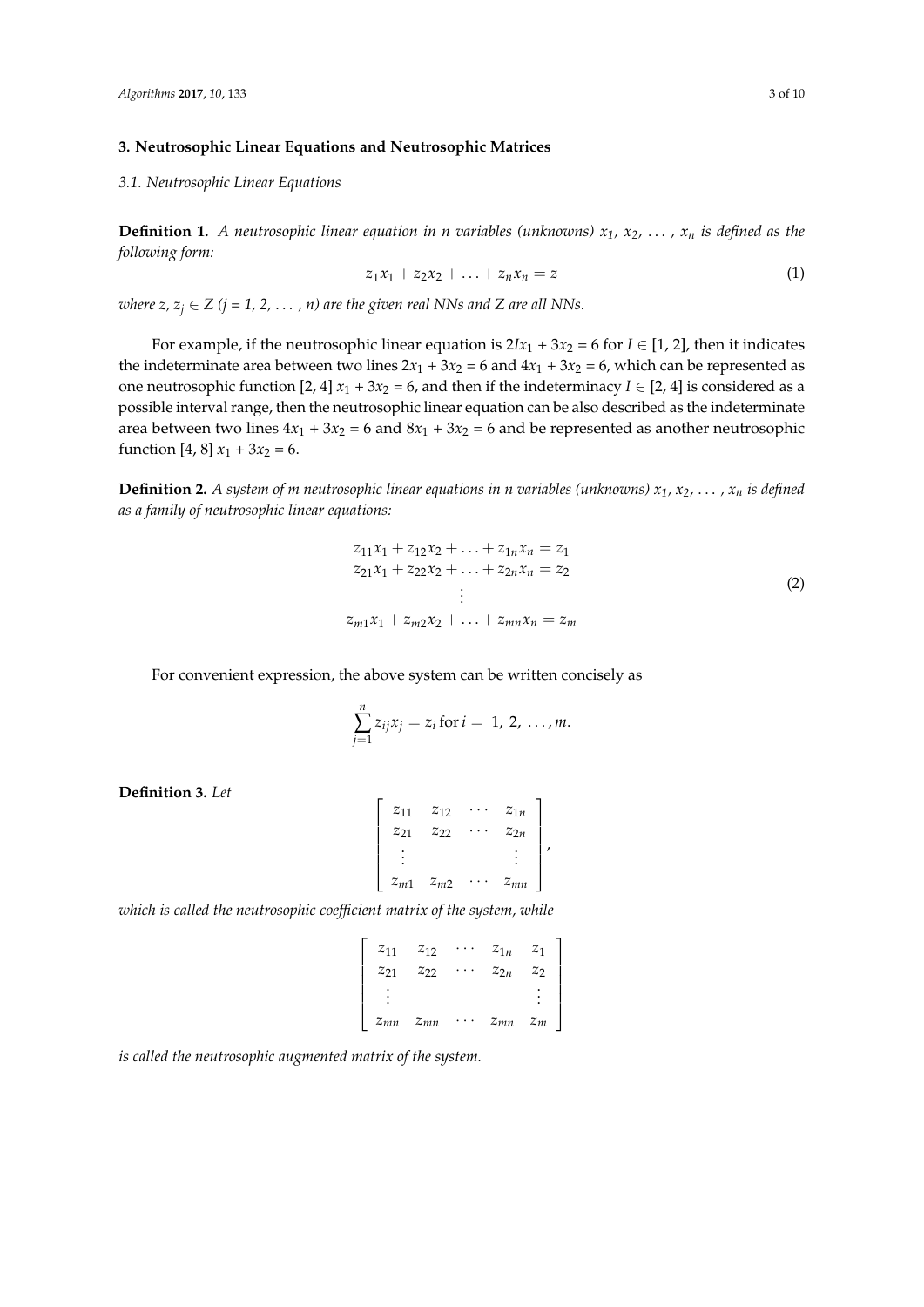Let us write

$$
A = \begin{bmatrix} z_{11} & z_{12} & \cdots & z_{1n} \\ z_{21} & z_{22} & \cdots & z_{2n} \\ \vdots & & & \vdots \\ z_{m1} & z_{m2} & \cdots & z_{mn} \end{bmatrix}, X = \begin{bmatrix} x_1 \\ x_2 \\ \vdots \\ x_n \end{bmatrix}, \text{ and } B = \begin{bmatrix} z_1 \\ z_2 \\ \vdots \\ z_m \end{bmatrix}
$$

Then, the system of neutrosophic linear equations for Equation (2) can be expressed by the following form of the neutrosophic matrix equation:

$$
AX = B.\t\t(3)
$$

.

## *3.2. Operations of Neutrosophic Matrices*

For neutrosophic matrices, all the classical matrix operations (e.g., matrix addition, matrix subtraction, and scalar multiplication, matrix transpose, matrix inverse, and so on) can be used to perform the neutrosophic matrix operations.

**Example 1.** *Assume there are two neutrosophic matrices A and B:*

$$
A = \left[ \begin{array}{cc} I & 3 \\ 5I & 9 \end{array} \right] \text{ and } B = \left[ \begin{array}{cc} I & 2I \\ 3I & 5 \end{array} \right].
$$

Thus, we can introduce the following matrix operations:

(1) 
$$
A + B: A + B = \begin{bmatrix} 2I & 3+2I \\ 8I & 14 \end{bmatrix};
$$
  
\n(2)  $A - B: A - B = \begin{bmatrix} 0 & 3-2I \\ 2I & 4 \end{bmatrix};$   
\n(3)  $3A: 3A = \begin{bmatrix} 3I & 9 \\ 15I & 27 \end{bmatrix};$   
\n(4)  $A^T: A^T = \begin{bmatrix} I & 5I \\ 3 & 9 \end{bmatrix};$   
\n(5)  $A \times B: A \times B = \begin{bmatrix} (9+I)I & 15+2I^2 \\ (27+5I)I & 45+10I^2 \end{bmatrix}$   
\n(6)  $A^{-1}: A^{-1} = \begin{bmatrix} -3/(2I) & 1/(2I) \\ 5/6 & -1/6 \end{bmatrix}.$ 

$$
\begin{bmatrix} 5/6 & -1/6 \end{bmatrix}
$$

# <span id="page-3-0"></span>**4. Solving a System of Neutrosophic Linear Equations**

To determine if such a system of neutrosophic linear equations has a solution, one needs to find out if there exists a group of numbers for  $x_1, x_2, \ldots, x_n$  which can satisfy each of the equations in Equation (2) simultaneously. The system is consistent if it has a solution. Otherwise, the system is inconsistent.

1 ;

Generally, a system of neutrosophic linear equations can be solved by solving methods of systems of classical linear equations, such as the substitution method, the addition method, and the inversion matrix method. In this section, two examples of the system of neutrosophic linear equations show solving processes by using the substitution method, the addition method, and the inverse of a square matrix.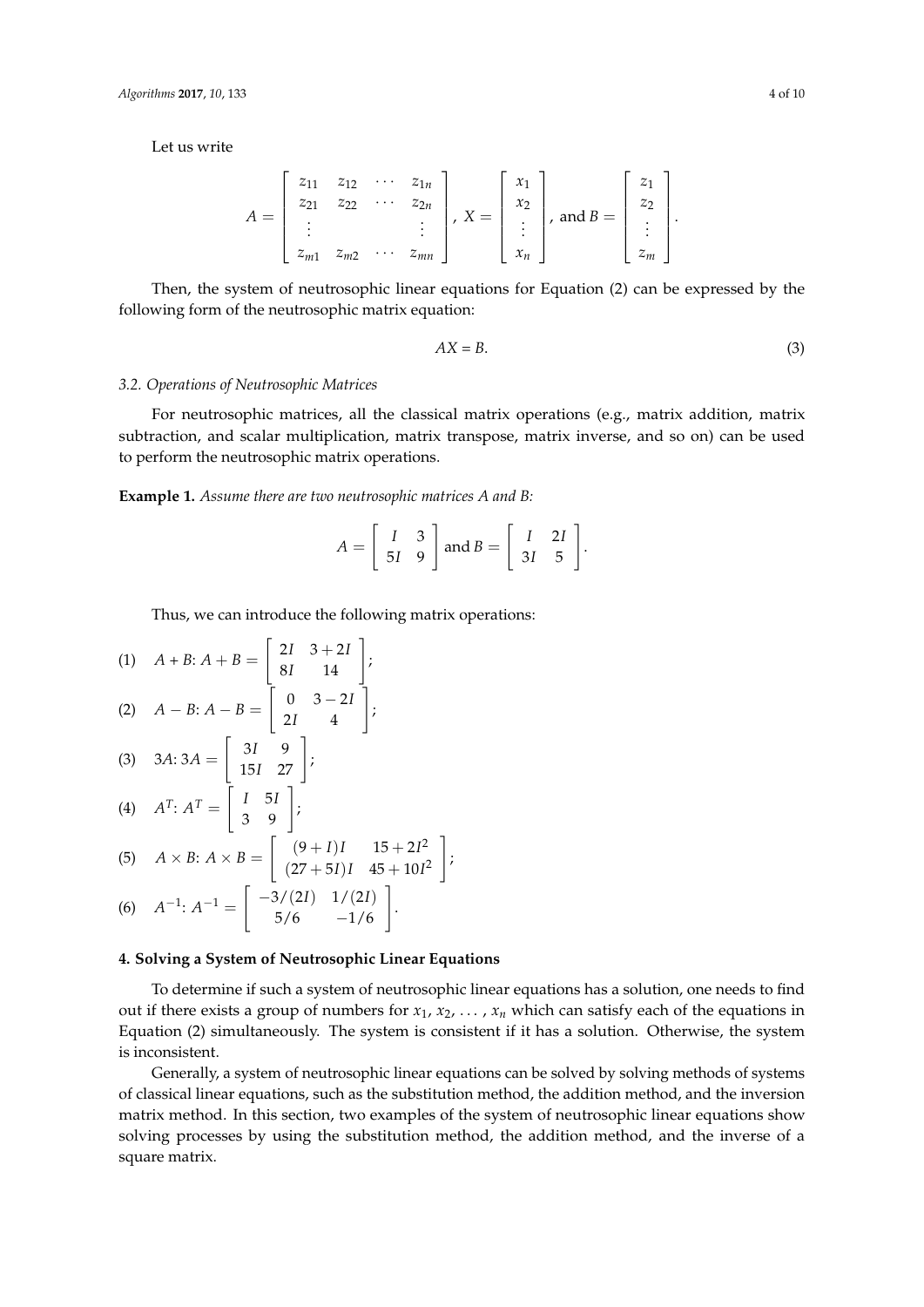**Example 2.** *Let us consider the following system of neutrosophic linear equations in two variables:*

 $3Ix_1 + 2x_2 = 2$  (the first equation),  $5Ix_1 + 7x_2 = 3$  (the second equation).

Then, we use the substitution method, the addition method, and the inverse matrix method, respectively, to solve the system of neutrosophic linear equations.

(1) Using the substitution method

Solve the first equation for  $x_1$ :

$$
x_1 = (2 - 2Ix_2)/(3I)
$$

Substitute  $x_1 = (2 - 2Ix_2)/(3I)$  into the second equation:

 $5I(2 - 2Ix_2)/(3I) + 7x_2 = 3.$ 

Then,  $5(2 - 2Ix_2)/3 + 7x_2 = 3$ .

Thus, the solution for  $x_2$  is  $x_2 = -1/11$ , and then we obtain  $3Ix_1 - 2/11 = 2$  from the first equation.

Hence, the solution of the system is  $x_1 = 8/(11I)$  and  $x_2 = -1/11$ .

(2) Using the addition method

Multiply the first equation by –5 and the second equation by 3:

 $-15Ix_1 - 10x_2 = -10$ 

 $15Ix_1 + 21x_2 = 9.$ 

Add the two equations:

 $11x_2 = -1.$ 

Thus,  $x_2 = -1/11$ , and then  $3Ix_1 - 2/11 = 2$  for the first equation.

Therefore, the solution of the system is  $x_1 = 8/(111)$  and  $x_2 = -1/11$ .

(3) Using the inverse matrix method

If *AX* = *B* is a neutrosophic matrix equation composed of *m* neutrosophic linear equations in *n* unknowns and if the inverse *A*<sup>-1</sup> exists (i.e., *A* is nonsingular), by multiplying both sides of the equation  $AX = B$  by  $A^{-1}$  (on the left), we obtain the desired solution to the neutrosophic matrix equation as  $X = A^{-1}B$ .

Let us write the system in Example 2 by the neutrosophic matrices:

$$
A = \left[\begin{array}{cc} 3I & 2 \\ 5I & 7 \end{array}\right], X = \left[\begin{array}{c} x_1 \\ x_2 \end{array}\right], \text{ and } B = \left[\begin{array}{c} 2 \\ 3 \end{array}\right].
$$

Then, the system of neutrosophic linear equations can be written in the form of the neutrosophic matrix equation:

$$
AX = B.\t\t(4)
$$

Since the determinant of the neutrosophic matrix *A* can be evaluated by  $|A| = 21I - 10I = 11I$ , the inverse of the neutrosophic matrix *A* is as follows:

$$
A^{-1} = \begin{bmatrix} 7/(11I) & -2/(11I) \\ -5/11 & 3/11 \end{bmatrix}.
$$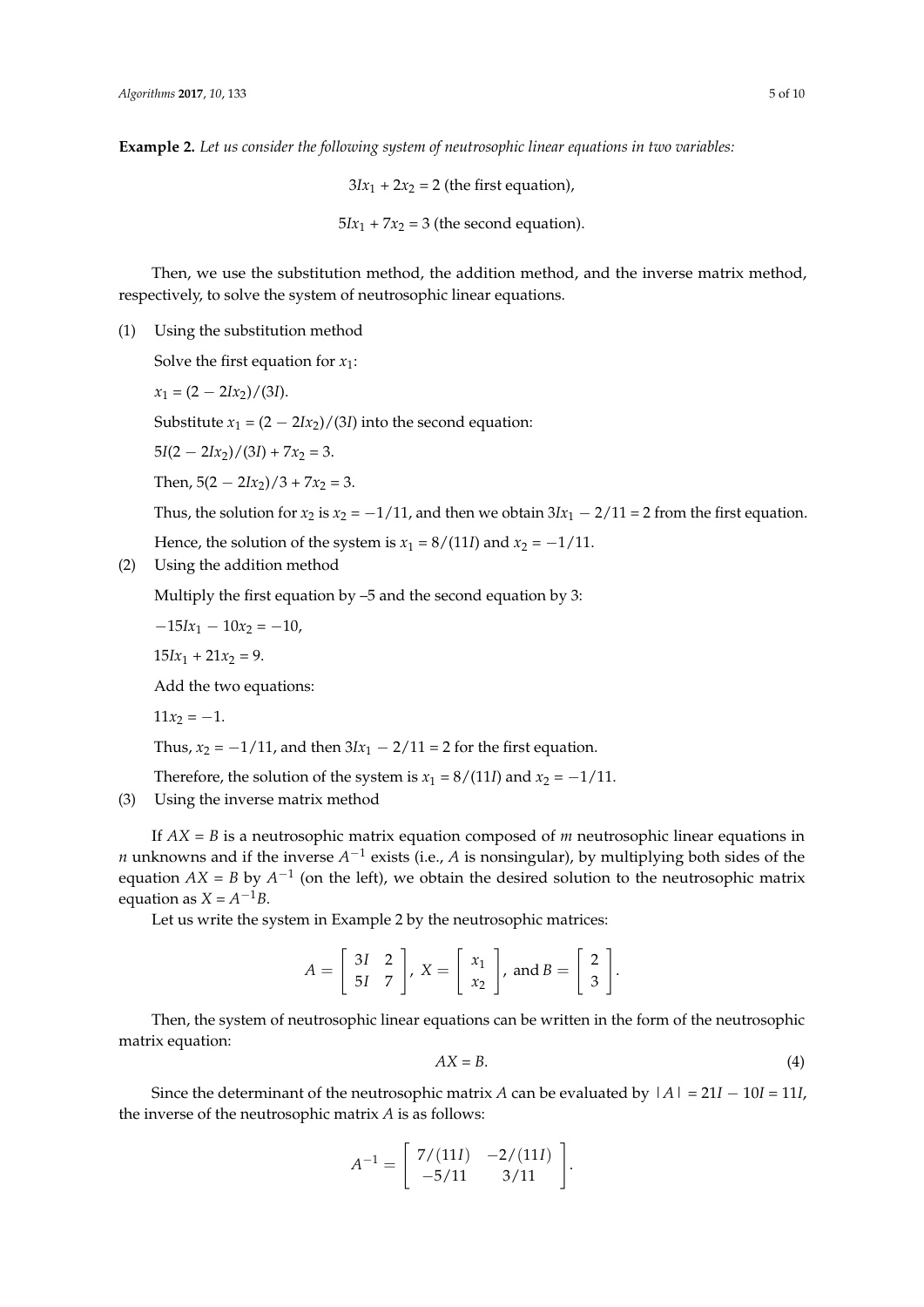Using this result, by multiplying both sides of Equation (4) by  $A^{-1}$  (on the left), we find that the solution of the system is

$$
X = A^{-1}B = \begin{bmatrix} 7/(11I) & -2/(11I) \\ -5/11 & 3/11 \end{bmatrix} \begin{bmatrix} 2 \\ 3 \end{bmatrix} = \begin{bmatrix} 8/(11I) \\ -1/(11) \end{bmatrix}.
$$

Hence, the solution of the system is  $x_1 = 8/(11)$  and  $x_2 = -1/11$ .

Especially, if  $I \in [2, 3]$  is considered as a possible interval of the indeterminacy *I*, then the solution of the system is  $x_1 = [0.2424, 0.3636]$  and  $x_2 = -0.0909$ . If  $I = 2$ , the system is degenerated to the system of classical linear equations, and its solution is given by  $x_1 = 0.3636$  and  $x_2 = -0.0909$ .

It is obvious that the system of neutrosophic linear equations may be written in a compact form with the help of matrices. Hence, one will use this matrix equation representation and apply the inverse matrix method for solving this neutrosophic matrix equation easily by the MATLAB software.

To illustrate the solving process of the neutrosophic matrix equation by the MATLAB software, we use the inverse matrix method to solve the neutrosophic matrix equation by the following example.

**Example 3.** *Assume that there is the following neutrosophic matrix equation:*

$$
\begin{bmatrix} 2 & -4 & 1 \ -3 & 6 & -5 \ 4 & -3 & 7 \end{bmatrix} \begin{bmatrix} x_1 \ x_2 \ x_3 \end{bmatrix} = \begin{bmatrix} 4I \ -2I \ 3I \end{bmatrix},
$$
  
where  $A = \begin{bmatrix} 2 & -4 & 1 \ -3 & 6 & -5 \ 4 & -3 & 7 \end{bmatrix}$ ,  $X = \begin{bmatrix} x_1 \ x_2 \ x_3 \end{bmatrix}$ , and  $B = \begin{bmatrix} 4I \ -2I \ 3I \end{bmatrix}$ . Then, we need to find the solution of  
 $X = [x_1, x_2, x_3]^T$ .

Thus, we apply the inverse matrix method for solving this neutrosophic matrix equation by the MATLAB software, which is shown in the following program:

% The MATLAB solution program of the neutrosophic matrix equation

clc *syms I*; *A = [2,* −*4, 1;* −*3, 6,* −*5; 4,* −*3, 7]*; *B = [4\*I,* −*2\*I, 3\*I]*;  $C = inv(A)$  $X = C \times B'$ 

Running results of the program are as follows:

```
C =0.7714 0.7143 0.4000
   0.0286 0.2857 0.2000
   -0.4286 -0.2857 0
X =
    (20 * I)/7I/7
   −(8* I)/7
```
If  $I \in [1, 2]$  is considered as a possible interval of the indeterminacy *I*, then the solution of the system is *x*<sub>1</sub> = [2.8571, 5.7143], *x*<sub>2</sub> = [0.1429, 0.2857], and *x*<sub>3</sub> = [−1.1429, −2.2857]. Especially, when *I* = 1,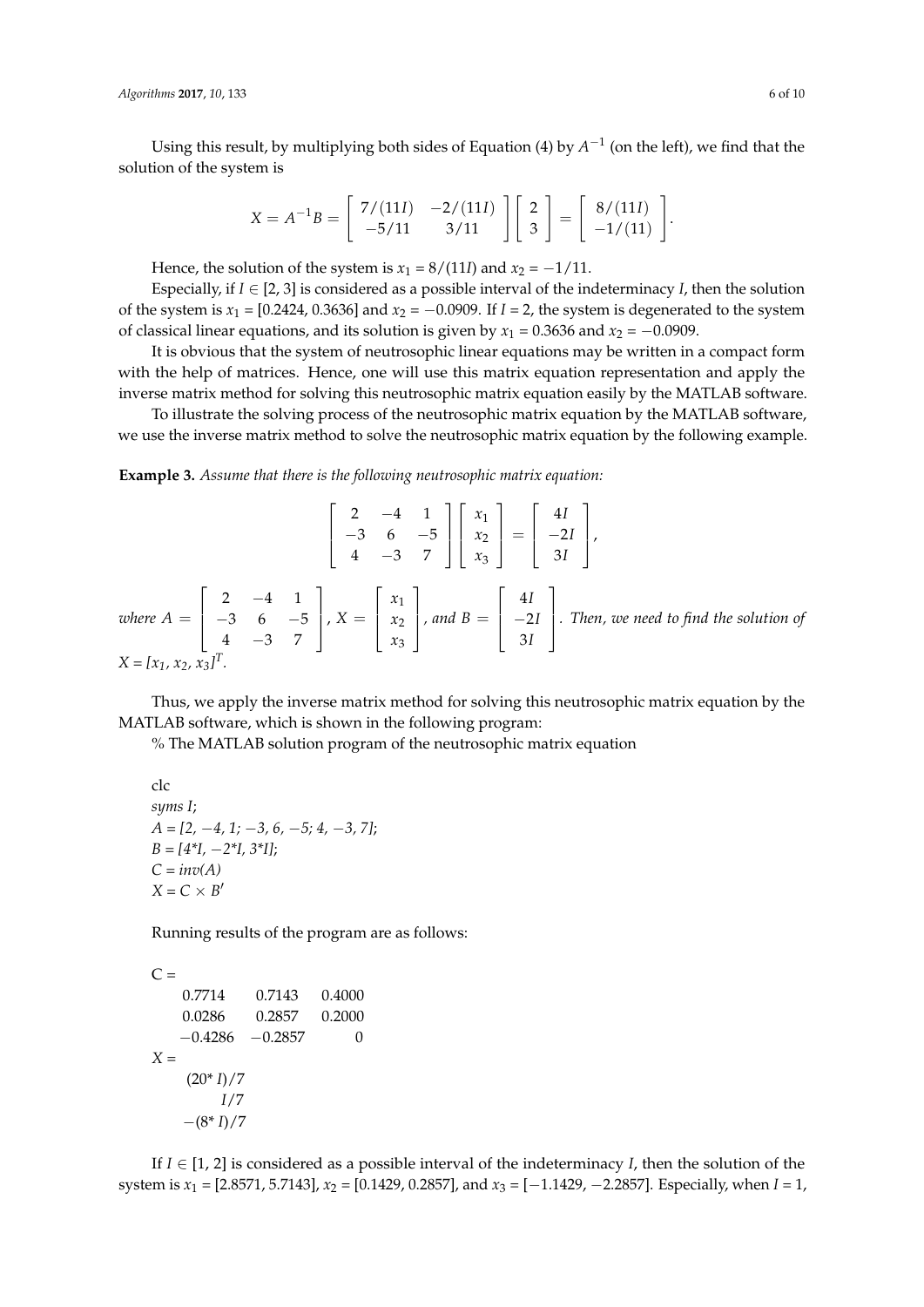the system is degenerated to the system of classical linear equations and its solution is given by  $x_1 = 2.8571$ ,  $x_2 = 0.1429$ , and  $x_3 = -1.1429$ .

Obviously, the classical linear equations and solution are special cases of the neutrosophic linear equations and solution. However, the classical linear equations cannot deal with real problems with indeterminate information, while the neutrosophic linear equations can do them with determinate and/or indeterminate information.

#### <span id="page-6-0"></span>**5. Application of a Traffic Flow Problem**

In some city, the downtown traffic flows of four roads are shown in Figure [1](#page-6-1) during the rush hours on a typical weekday. In Figure [1,](#page-6-1) the arrows indicate the direction of traffic flow on each one-way road, and the average number of vehicles per hour entering and leaving each intersection is shown beside each road. Road 3 and Road 4 can handle up to 2000 vehicles per hour without causing congestion, while the maximum capacity of both Road 1 and Road 2 is 1000 vehicles per hour. The flow of traffic is controlled by the traffic lights, which are installed at each of the four intersections. Then, there exists some indeterminate traffic flow on each one-way road in Figure [1.](#page-6-1) If the neutrosophic number z = 400 + *I* is expressed as the determinate and indeterminate information of Road 1, where the indeterminacy *I* will ensure no traffic congestion, then we need to find the ranges of traffic flows for the unknowns *x*1, *x*2, *x*3.

<span id="page-6-1"></span>

**Figure 1.** The downtown traffic flows of four roads.

To avoid traffic congestion, all traffic entering an intersection must also leave that intersection; i.e., the number of entering vehicles is equal to the number of leaving vehicles in each intersection in Figure [1.](#page-6-1) According to this condition to each of the four intersections in a clockwise direction beginning from the intersection between Road 1 and Road 3, the four linear equations based on the four intersections in Figure [1](#page-6-1) can be obtained as follows:

$$
1500 = x_1 + z
$$

$$
1300 = x_1 + x_2
$$

$$
1800 = x_2 + x_3
$$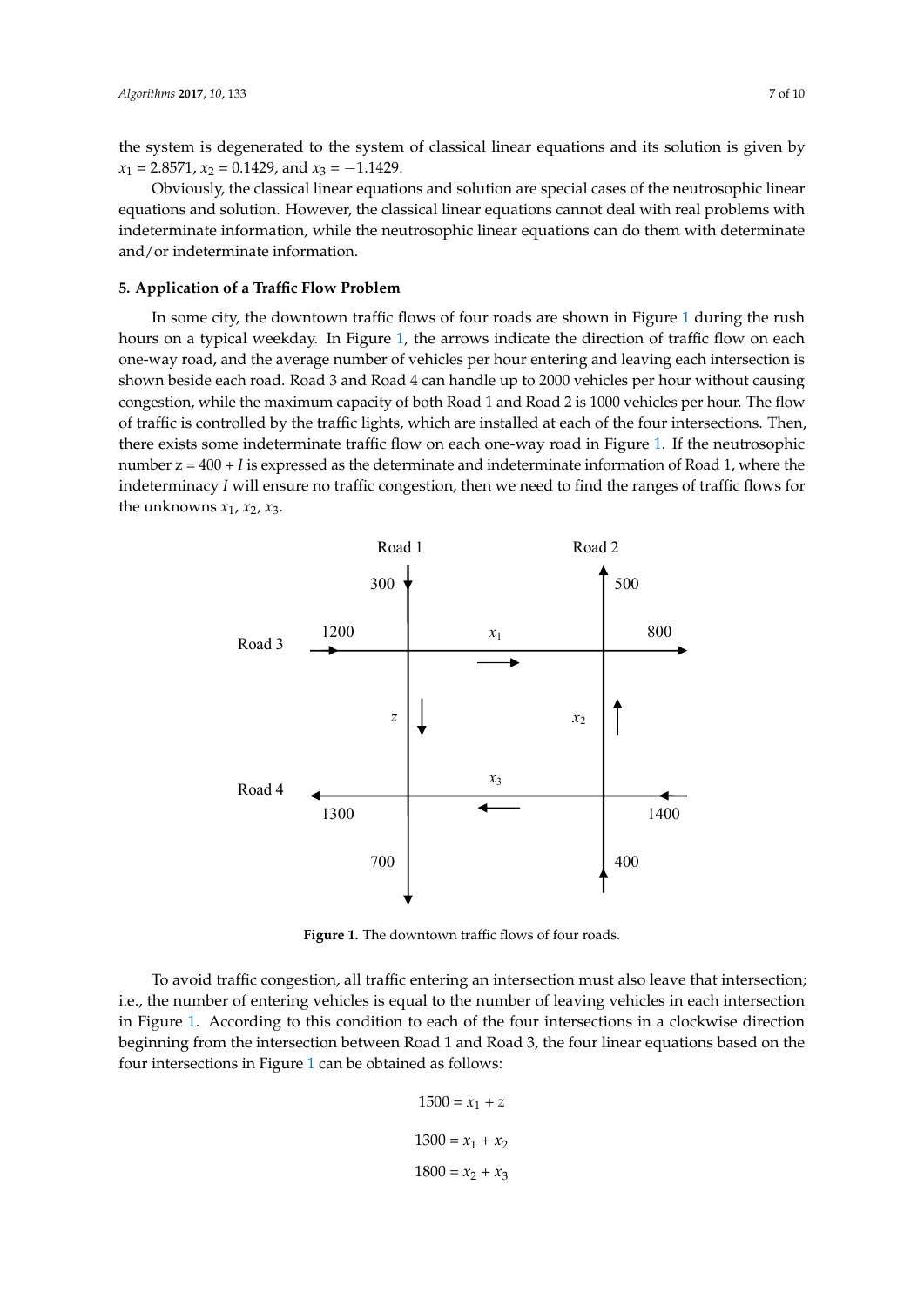$$
2000 = x_3 + z
$$

Thus, the system of the four linear equations in the three variables  $(x_1, x_2, x_3)$  can be simplified into the following form:

$$
x_1 = 1500 - z
$$

$$
x_1 + x_2 = 1300
$$

$$
x_2 + 2x_3 = 3800 - z
$$

According to the NN  $z = 400 + I$ , the system can also be represented by the following three neutrosophic linear equations:

$$
x_1 = 1500 - (400 + I)
$$

$$
x_1 + x_2 = 1300
$$

$$
x_2 + 2x_3 = 3800 - (400 + I)
$$

Then, there are the three neutrosophic linear equations:

$$
x_1 = 1100 - I
$$

$$
x_1 + x_2 = 1300
$$

$$
x_2 + 2x_3 = 3400 - I
$$

Thus, let us write the following neutrosophic matrices:

$$
A = \begin{bmatrix} 1 & 0 & 0 \\ 1 & 1 & 0 \\ 0 & 1 & 2 \end{bmatrix}, X = \begin{bmatrix} x_1 \\ x_2 \\ x_3 \end{bmatrix}, \text{ and } B = \begin{bmatrix} 1100 - I \\ 1300 \\ 3400 - I \end{bmatrix}.
$$

Hence, the system of neutrosophic linear equations can be written as the form of the neutrosophic matrix equation:

$$
AX = B.\tag{5}
$$

For the system of neutrosophic linear equations, we can therefore use the inverse matrix method to solve the neutrosophic matrix Equation (5).

Firstly, we obtain the inverse matrix of the neutrosophic matrix *A* below:

$$
A^{-1} = \begin{bmatrix} 1 & 0 & 0 \\ -1 & 1 & 0 \\ 0.5 & -0.5 & 0.5 \end{bmatrix}.
$$

Then, by multiplying both sides of Equation (5) by  $A^{-1}$  (on the left), we can find the solution of the system:  $\overline{a}$  $\overline{a}$  $\overline{a}$  $\overline{a}$ 

$$
X = A^{-1}B = \begin{bmatrix} 1 & 0 & 0 \\ -1 & 1 & 0 \\ 0.5 & -0.5 & 0.5 \end{bmatrix} \begin{bmatrix} 1100 - I \\ 1300 \\ 3400 - I \end{bmatrix} = \begin{bmatrix} 1100 - I \\ I + 200 \\ 1600 - I \end{bmatrix}.
$$

Clearly, the values of *X* are NNs. In some real situation and/or requirement, when the indeterminacy  $I \in [0, 100]$  is considered as a possible range, the solution of the system is as follows:

$$
\begin{bmatrix} x_1 \\ x_2 \\ x_3 \end{bmatrix} = \begin{bmatrix} [1000, 1100] \\ [200, 300] \\ [1500, 1600] \end{bmatrix}.
$$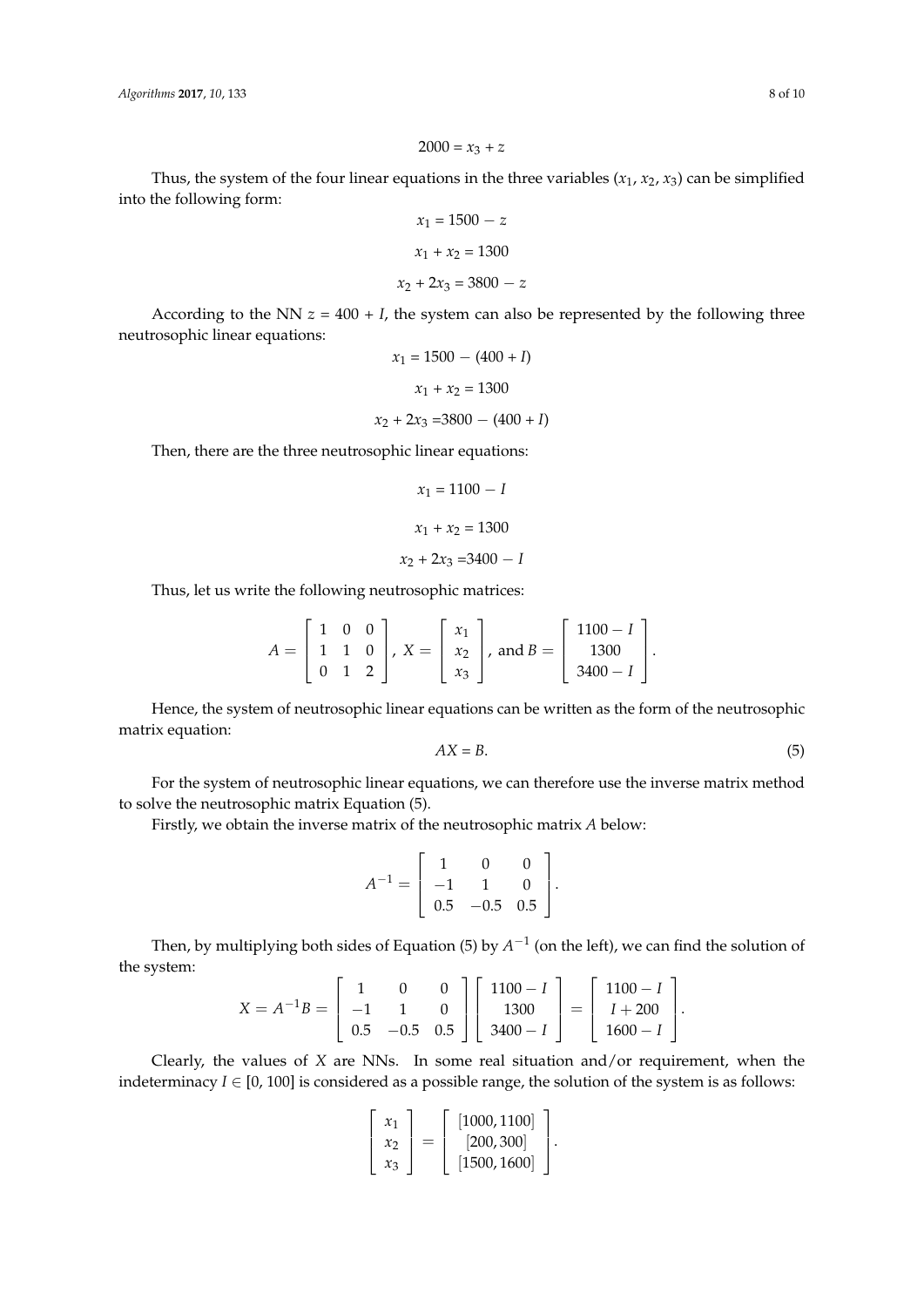Obviously, corresponding to the possible traffic flow *z* = [400, 500], we can obtain the ranges of the three traffic flows:  $x_1 = [1000, 1100]$ ,  $x_2 = [200, 300]$ , and  $x_3 = [1500, 1600]$ .

If the indeterminacy  $I \in [200, 400]$  is considered as a possible range, then the solution of the system is given as follows:

$$
\begin{bmatrix} x_1 \\ x_2 \\ x_3 \end{bmatrix} = \begin{bmatrix} [700, 900] \\ [400, 600] \\ [1200, 1400] \end{bmatrix}.
$$

Thus, corresponding to the possible traffic flow  $z = [600, 800]$ , we can obtain the ranges of the three traffic flows:  $x_1 = [700, 900]$ ,  $x_2 = [400, 600]$ , and  $x_3 = [1200, 1400]$ . Hence, we usually obtain the possible ranges of the solution for *X* in indeterminate problems, and then in actual applications we can choose some possible interval range [inf*I*, sup*I*] of the indeterminacy *I* corresponding to actual situations and/or requirements.

<span id="page-8-5"></span>To show the effect of different values of indeterminacy, Table [1](#page-8-5) demonstrates the traffic flows with respect to different ranges of indeterminacy  $I \in [infI, supI]$ .

|                    | z          | $\mathcal{X}_1$ | $\mathcal{X}$ | $x_3$        |
|--------------------|------------|-----------------|---------------|--------------|
| $I=0$              | 400        | 1100            | 200           | 1600         |
| $I \in [100, 200]$ | [500, 600] | [900, 1000]     | [300, 400]    | [1400, 1500] |
| $I \in [200, 300]$ | [600, 700] | [800, 900]      | [400, 500]    | [1300, 1400] |
| $I \in [300, 400]$ | [700, 800] | [700, 800]      | [500, 600]    | [1200, 1300] |
| $I \in [400, 500]$ | [800, 900] | [600, 700]      | [600, 700]    | [1100, 1200] |

**Table 1.** Traffic flows with respect to different ranges of indeterminacy *I.*

#### <span id="page-8-4"></span>**6. Conclusions**

Based on indeterminate problems in the real world, this paper presented for the first time the concepts of neutrosophic linear equations and neutrosophic matrix, and introduced the neutrosophic matrix operations. Then, we proposed solving methods for neutrosophic linear equations, such as the substitution method, the addition method, and the inverse matrix method, for the system of neutrosophic linear equations (or neutrosophic matrix equation). Finally, an applied example about a traffic flow problem in a real scenario was provided to show the application and effectiveness of handling the indeterminate traffic flow problem by using the system of neutrosophic linear equations. A new effective way is provided for avoiding traffic congestion under indeterminate environments.

It is obvious that the neutrosophic linear equations proposed in this paper is not only the generalization of classical linear equations, but can also deal with real problems with determinate and/or indeterminate information. In the future, we shall extend these techniques to the modeling and analyses of engineering areas such as rock mechanics, engineering design, and engineering magament.

**Acknowledgments:** This paper was supported by the National Natural Science Foundation of China (Nos. 71471172, 61703280).

**Conflicts of Interest:** The author declares no conflict of interest.

#### **References**

- <span id="page-8-0"></span>1. Koukol, M.; ZajíIková, L.; Marek, L.; TuIek, P. Fuzzy logic in traffic engineering: A review on signal control. *Math. Probl. Eng.* **2015**, *2015*. [\[CrossRef\]](http://dx.doi.org/10.1155/2015/979160)
- <span id="page-8-1"></span>2. Zadeh, L.A. Fuzzy sets. *Inf. Control* **1965**, *8*, 338–353. [\[CrossRef\]](http://dx.doi.org/10.1016/S0019-9958(65)90241-X)
- <span id="page-8-2"></span>3. Kaufmann, A.; Gupta, M.M. *Introduction to Fuzzy Arithmetic*; Van Nostrand Reinhold Company: New York, NY, USA, 1985.
- <span id="page-8-3"></span>4. Hanss, M. *Applied Fuzzy Arithmetic: An Introduction with Engineering Applications*; Springer: Berlin, Germany, 2005.